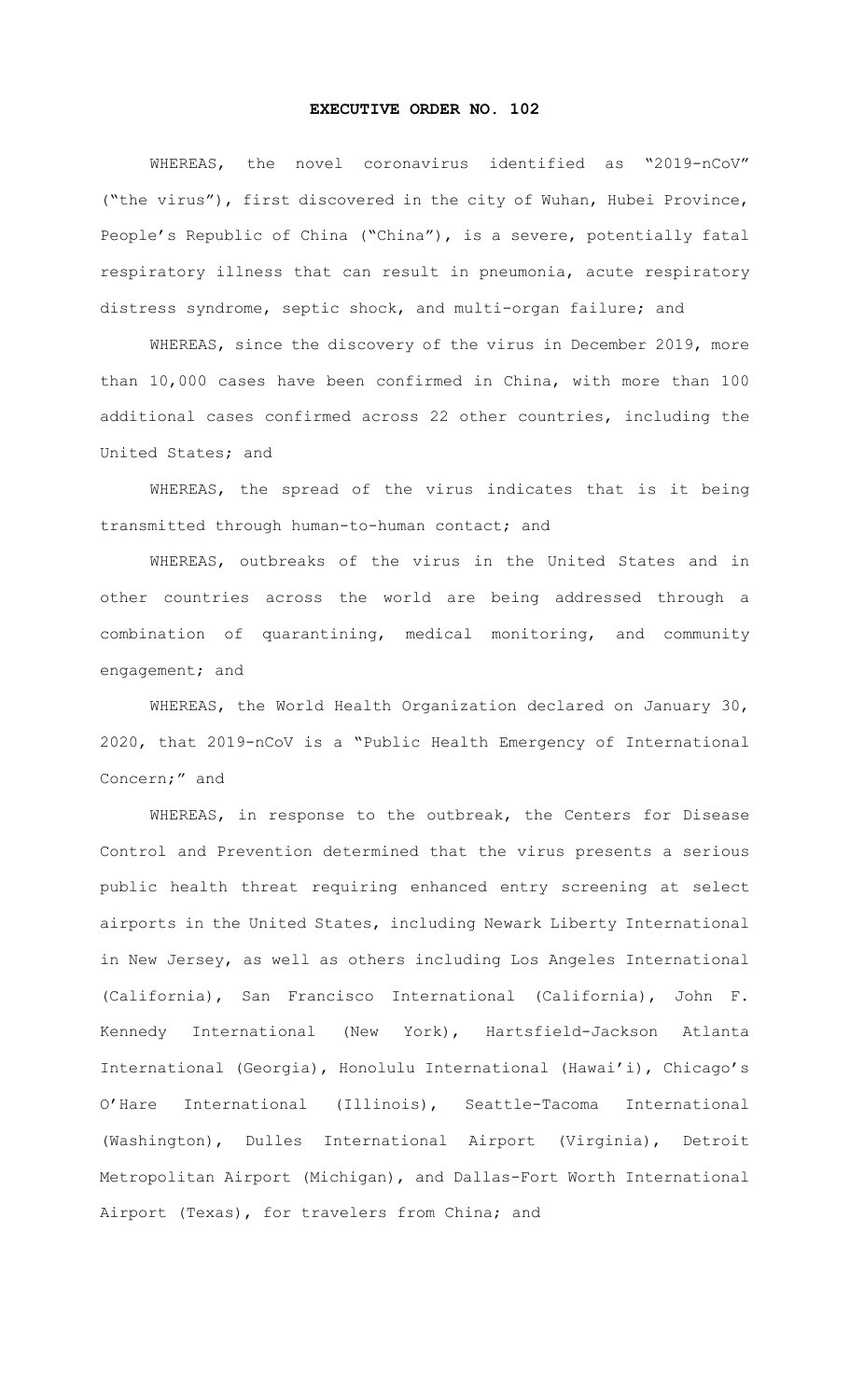WHEREAS, effective February 2, 2020, the United States Department of Homeland Security is regulating the travel of persons and aircraft to the United States to facilitate the orderly medical screening and, where appropriate, quarantine of individuals entering the United States who may have been exposed to the virus; and

WHEREAS, preparation for public health hazards such as 2019 nCoV must involve a coordinated effort across federal, state, county, and local governments, first responders, private organizations, and the entire healthcare industry in New Jersey; and

WHEREAS, the rapidly evolving outbreak of coronavirus requires State officials to continuously monitor developments in the United States and around the world in order to take necessary and appropriate actions to ensure that residents of New Jersey remain safe and secure; and

WHEREAS, as Governor, it is my duty and responsibility to protect the health and well-being of our residents by taking all necessary preparatory measures in response to the threats posed to the public health by the virus;

NOW, THEREFORE, I, PHILIP D. MURPHY, Governor of the State of New Jersey, by virtue of the authority vested in me by the Constitution and by the Statutes of this State, do hereby ORDER and DIRECT:

1. There is hereby created a "Coronavirus Task Force" ("CTF") that will report directly to the Office of the Governor.

2. The CTF shall be chaired by the Commissioner of the New Jersey Department of Health ("DOH").

3. In addition to the DOH, the CTF shall consist of the Commissioners or other agency heads of the following Executive Branch departments and agencies, or their designees:

a. The Department of Human Services;

b. The Department of Law & Public Safety;

2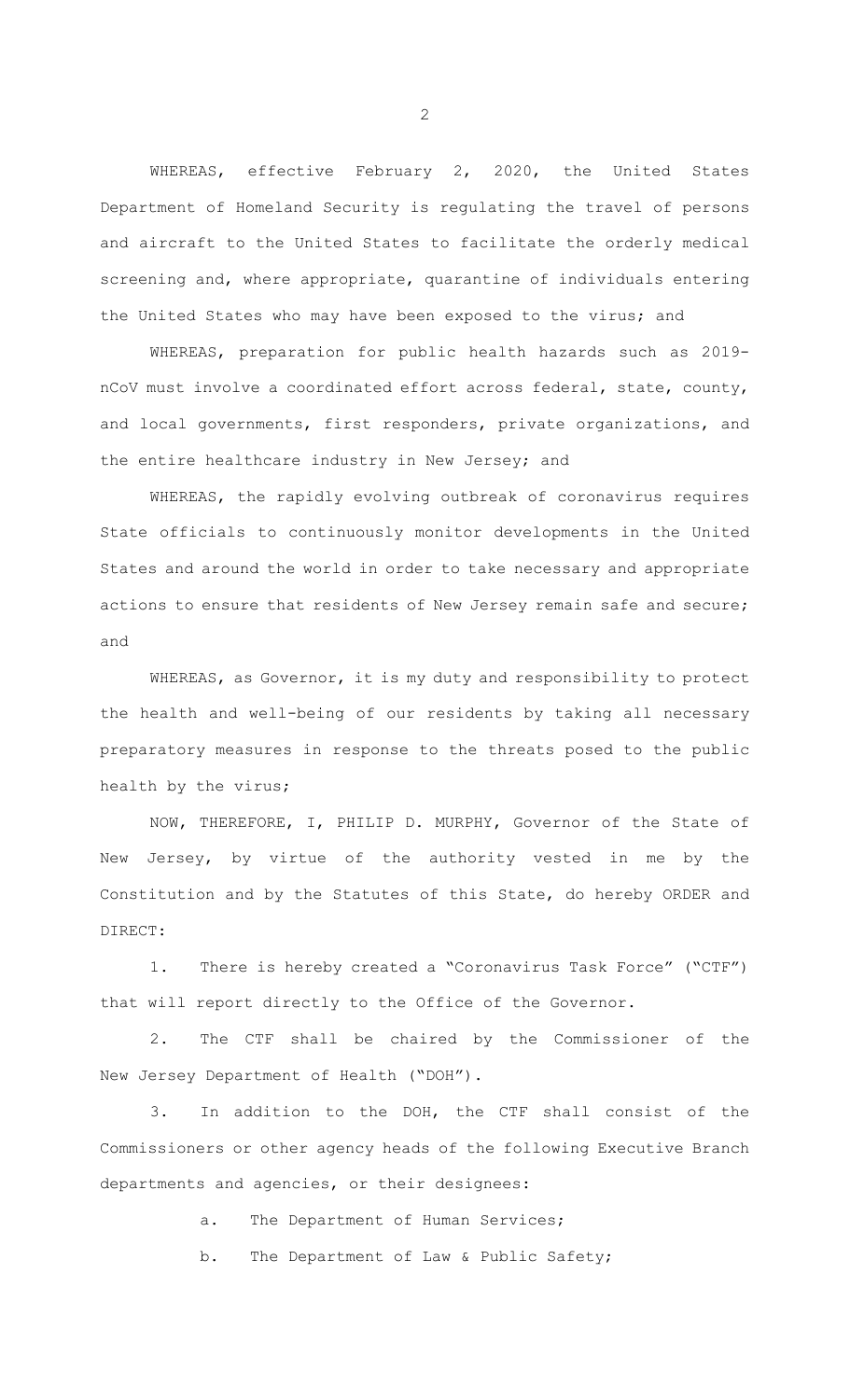c. The New Jersey State Police;

d. The Department of Education; and

e. The Office of Homeland Security and Preparedness.

4. The Governor may, as determined to be appropriate, appoint additional members to the CTF. All members of the Task Force shall serve without compensation and at the pleasure of the Governor.

5. The CTF shall meet on an as-needed basis as determined by the Chairperson.

6. The CTF is charged with coordinating all State efforts to appropriately prepare for and respond to the public health hazard posed by the virus. The Task Force will coordinate with and, where necessary, call upon other departments and agencies, including representatives from the Port Authority of New York & New Jersey, the Department of Children and Families, the Department of Environmental Protection, the Department of Labor and Workforce Development, the Department of Military and Veterans Affairs, the Department of Transportation, and New Jersey Transit, and any other department, office, division, or agency deemed necessary for consultation and advice.

7. The CTF is empowered to create any special advisory panel necessary to develop and deploy the State's preparation and response to the virus, including medical professionals with knowledge and expertise in the areas of public health, medicine, infectious disease, and related areas.

8. The CTF shall coordinate the State's partnership with the Federal government and ensure effective communications and dissemination of information with all relevant State departments and agencies.

9. The CTF shall work with hospitals and other health care facilities to manage preparations for the possible treatment of patients demonstrating coronavirus symptoms or risks.

3